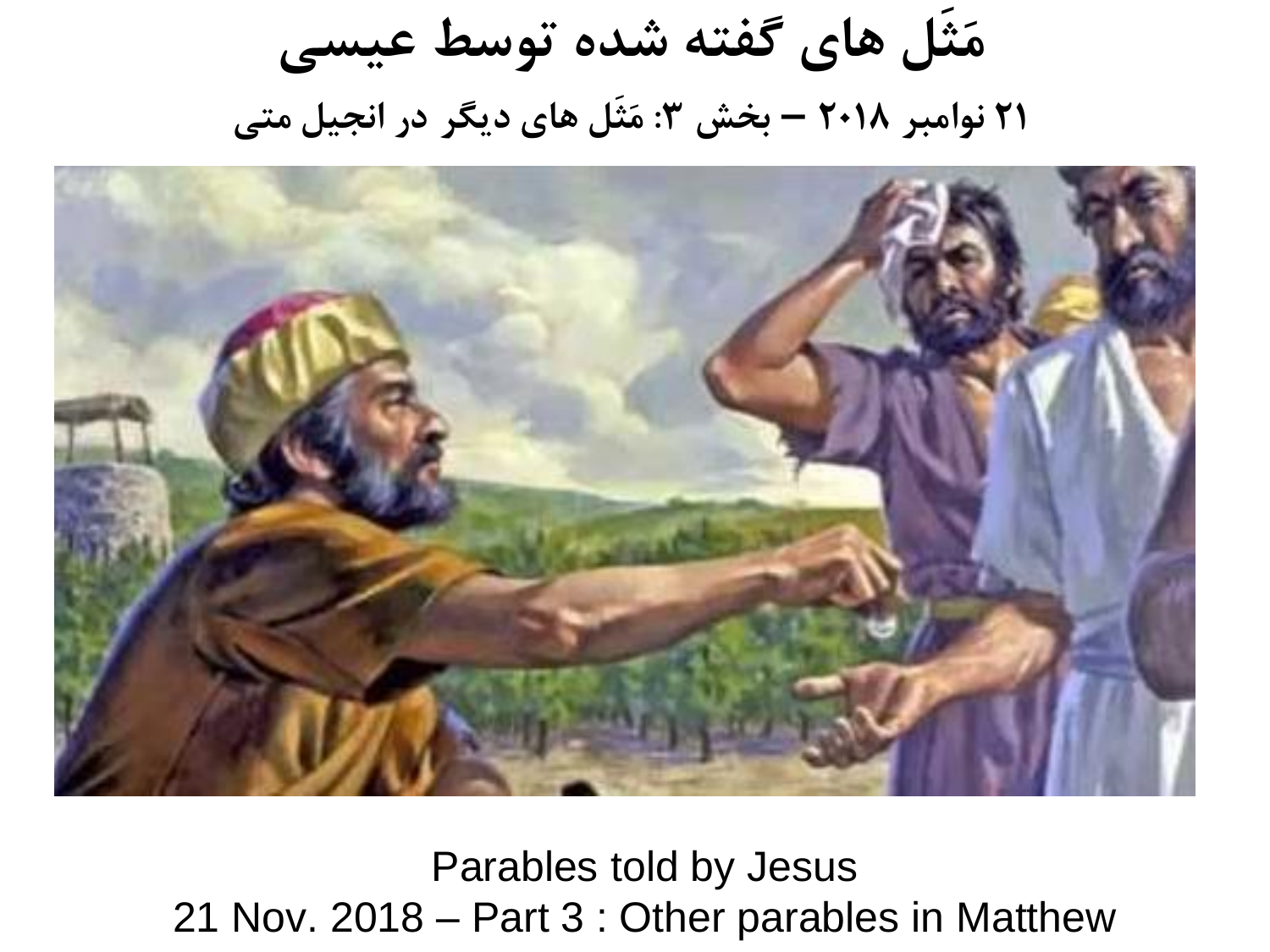### Parables – 6 classes

- Parables 1 introduction and Matthew 13
- Parables 2 the judgment parables
- Parables 3 other parables from **Matthew**
- Parables 4 other parables from Luke
- Parables 5 some parables from the Old Testament
- Parables 6 Difficult parables: Unjust steward; Rich man and Lazarus; Moving mountains

**مَثَل ها – 6 جلسه**

- مَثَل ها بخش 1 معرفی و متی باب 13
- مَثَل ها بخش 2 مَثَل هایی در رابطه با داوری
- مَثَل ها بخش 3 مَثَل های دیگر از انجیل متی
- مَثَل ها بخش 4 مَثَل های دیگر از انجیل لوقا
- مَثَل ها بخش 5 مَثَل هایی از عهد عتیق
- مَثَل ها بخش 6 مَثَل های دشوار: مباشر زیرک، توانگر و ایلعازر، حرکت کوه ها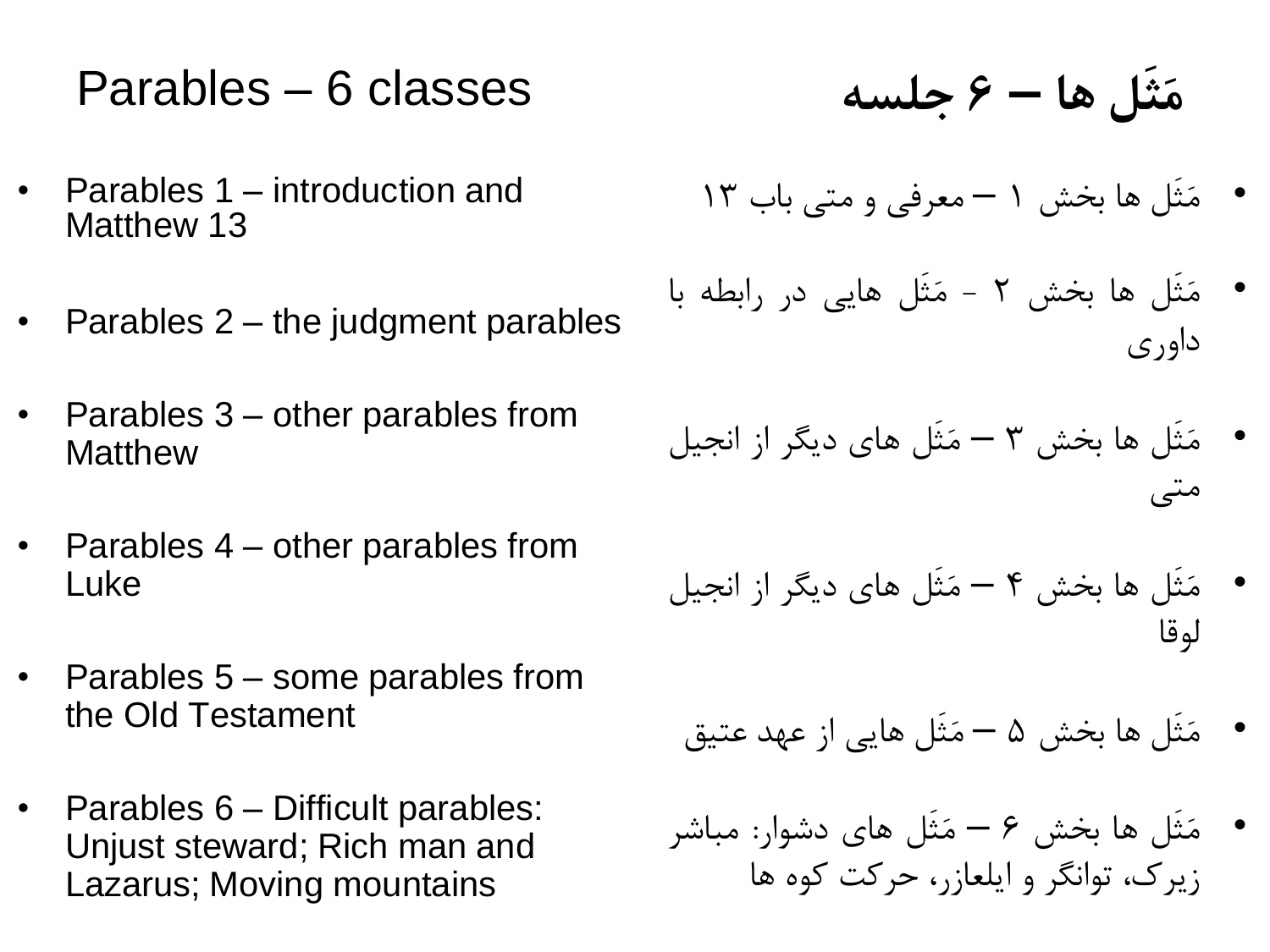#### **List of 24 parables in Matthew**

- 1. The Lamp Under a Basket (5:14-15)
- 2. The Wise and Foolish Builders (7:24-27) ✔
- 3. New Cloth on an Old Garment (9:16)
- 4. New Wine Into Old Wineskins (9:17)
- 5. The Strong Man (12:29)
- 6. The Sower (13:3-9)
- 7. The Tares (13:24-30)
- 8. The Mustard Seed (13:31-32)
- 9. The Leaven (13:33)
- 10. The Hidden Treasure (13:44)
- 11. The Pearl of Great Price (13:45-46)
- 12. Drawing in the Net (13:47-50)
- 13. The Householder (13:52)
- 14. The Lost Sheep (18:10-14)
- 15. The Unforgiving Servant (18:23-35)
- 16. The Workers in the Vineyard (20:1-16)
- 17. The Two Sons (21:28-32)
- 18. The Wicked tenants vineyard (21:33-41) ✔

✔

✔

✔

- 19. The Great Banquet (22:1-14)
- 20. The Budding Fig Tree (24:32-35)
- 21. The Faithful Servant (24:42-51)
- 22. The Ten Bridesmaids (25:1-13)
- 23. The Talents (25:14-30)
- 24. The Sheep and the Goats (25:31-46) ✔

# فهرستی از 24 مَثَل در انجیل متی

.1 چراغ زیر پیمانه (۱۴ : ۱۴-۱۵) .2 معمار دانا و معمار نادان )7 : 27-24( ✔ .3 پارچه ای نو بر جامه ای کهنه (۹ : ۱۶) .4 شراب نو در مشک های کهنه )9 : 17( .5 مرد نیرومند )12 : 29( .6 برزگر (۱۳: ۶-۹) .7 علف های سمی )13 : 30-24( .8 دانه خردل )13 : 32-31( .9 خمیر مایه )13 : 33( ✔ .10 گنج پنهان )13 : 44(  $(95 - 6 \cdot 17)$ . مروارید نفیس (۱۳ .12 تور ماهیگیری )13 : 50-47( .13 صاحبخانه )13 : 52( .14 گوسفند گمشده )18 : 14-10( ۰۱۵.خادم بی رحم (۲۸ : ۳۵-۳۵) ۱۶. کارگران در تاکستان (۲۰ : ۱-۱۶)  $(57 - 7)$ . دو پسر (٢١ : ٢٨-٣٢) ۱۸. باغبان شریر (۲۱ : ۴۲−۴۱)<br>۱۹ .<br>۱۹. جشن عروسی (۲۲ : ۱-۴) .20 جوانه زدن درخت انجیر )24 : 35-32( .21 غالم امین )24 : 51-42( .22 ده باکره )25 : 13-1( ✔ ۲۳. قنطا, ها (۲۵ : ۲۰–۳۰) .24 گوسفندان و بزها )25 : 46-31( ✔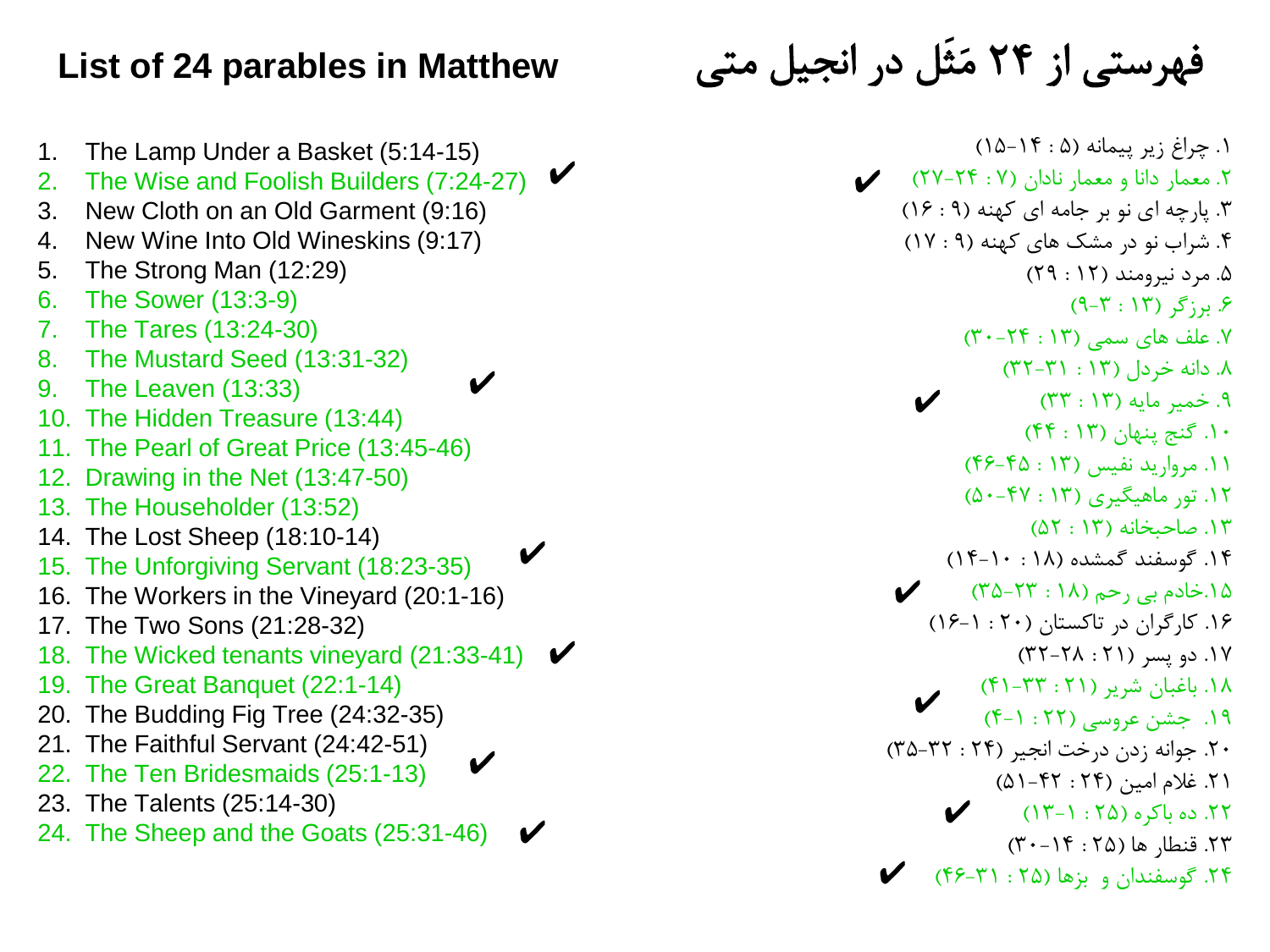#### **Remaining parables in Matthew**

- 1. The Lamp Under a Basket (5:14-15)
- 2. New Cloth on an Old Garment (9:16)
- 3. New Wine Into Old Wineskins (9:17)
- 4. The Strong Man (12:29)
- 5. The Lost Sheep (18:10-14)
- 6. The Workers in the Vineyard (20:1-16)
- 7. The Two Sons (21:28-32)
- 8. The Budding Fig Tree (24:32- 35)
- 9. The Faithful Servant (24:42- 51)
- 10. The Talents (25:14-30)

مَثَل های باقی مانده در انجیل متی

.1 چراغ زیر پیمانه )5 : 15-14( .2 پارچه ای نو بر جامه ای کهنه )16 : 9(

.3 شراب نو در مشک های کهنه )17 : 9(

.4 مرد نیرومند )12 : 29( .5 گوسفند گمشده )18 : 14-10(

.6 کارگران در تاکستان )20 : 16-1( .7 دو پسر )21 : 32-28(

.8 جوانه زدن درخت انجیر )35-32 : 24(

.9 غالم امین )24 : 51-42( .10 قنطار ها )25 : 30-14(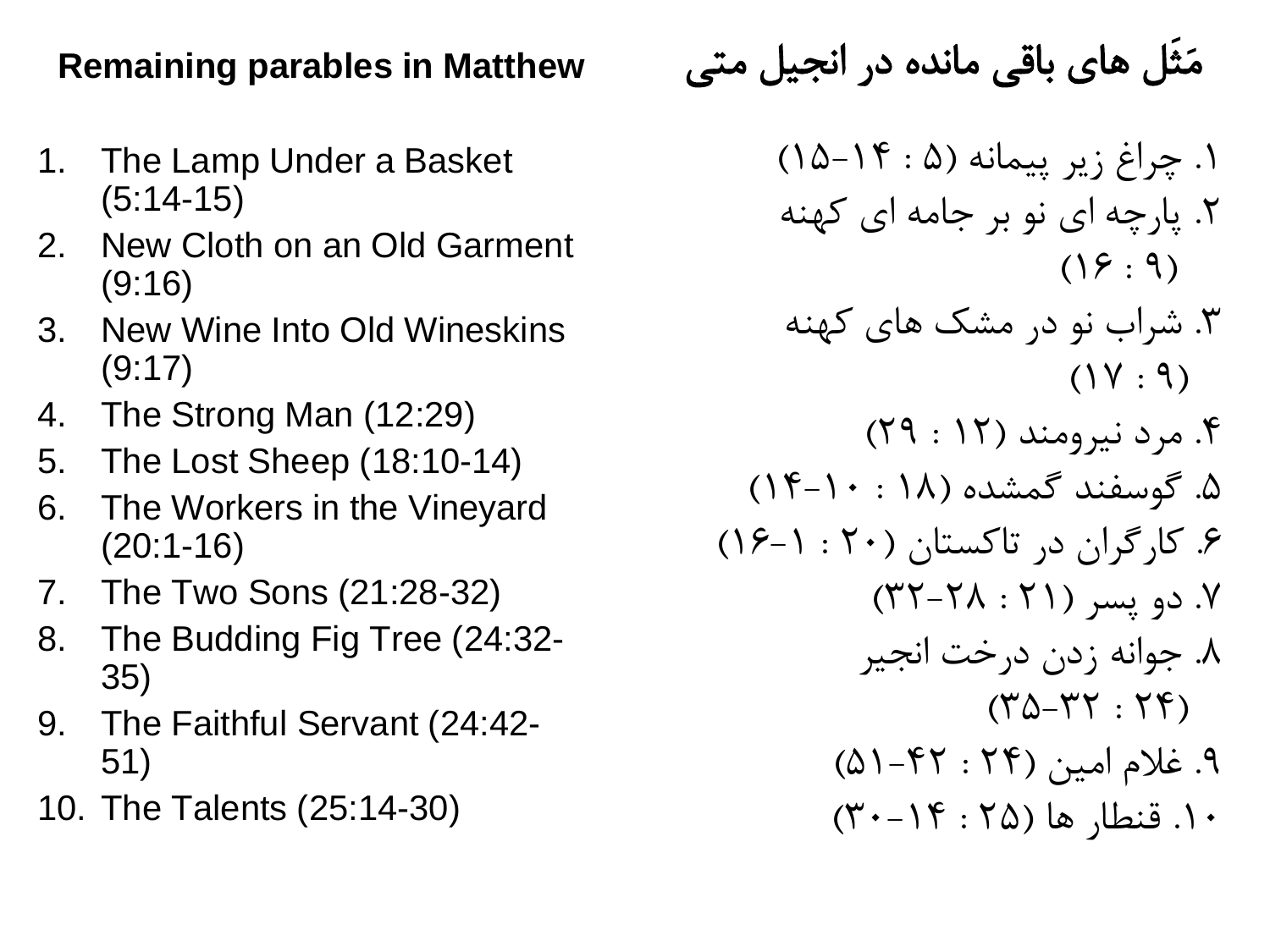### **A lamp under a basket (Matthew 5:14-15)**



- One of the simplest of Jesus' parables
- The meaning is that secret Christianity is without purpose.
- Related to Jesus' warning "but whoever denies me before men, I also will deny before my Father who is in heaven." (Matthew 10:33)

**چراغ زیر پیمانه )متی 5 : 15-14(**

- این یکی از ساده ترین مَثَل های عیسی مسیح می باشد.
- معنای آن این است که مسیحیت به صورت مخفیانه بی هدف می باشد.
- این مساله با هشداری که عیسی مسیح داد، ارتباط دارد: »امّا هر که مرا نزد مردم انکار کند، من نیز در حضور پدر خود که در آسمان است، او را انکار خواهم کرد» (متی ۱۰ :  $(\uparrow\uparrow\uparrow$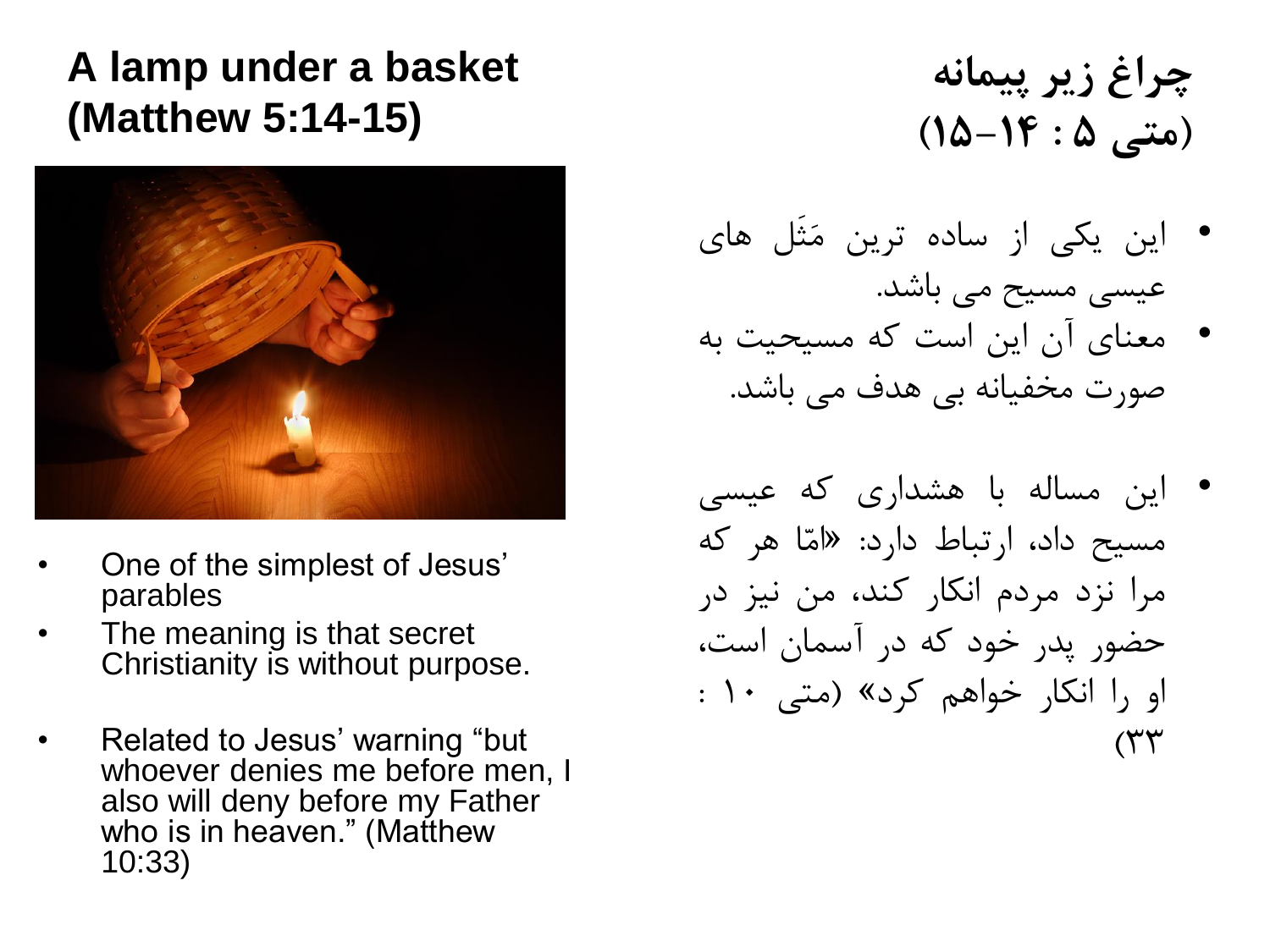#### **New cloth and new wine (Matthew 9:16-17)**

- A two part parable:
- **16** No one puts a piece of unshrunk cloth on an old garment, for the patch tears away from the garment, and a worse tear is made.
- **17** Neither is new wine put into old wineskins. If it is, the skins burst and the wine is spilled and the skins are destroyed. But new wine is put into fresh wineskins, and so both are preserved." (Matthew 9:16-17)

**پارچه ای نو و شرابی نو )متی 9 : 17-16(**

- یک مَثَل دو بخشی:
- 16 هیچ کس پارچۀ نو را به جامۀ کهنه وصله نمی زند، زیرا وصله از جامه کنده می شود و پارگی بدتر می گردد.
- 17 و نیز شراب نو را در مَشکهای کهنه نمی ریزند، زیرا مَشکها پاره می شوند و شراب می ریزد و مَشکها از بین می روند. شراب نو را در مَشکهای نو می ریزند تا هر دو محفوظ بماند. )متی 9 : 17-16(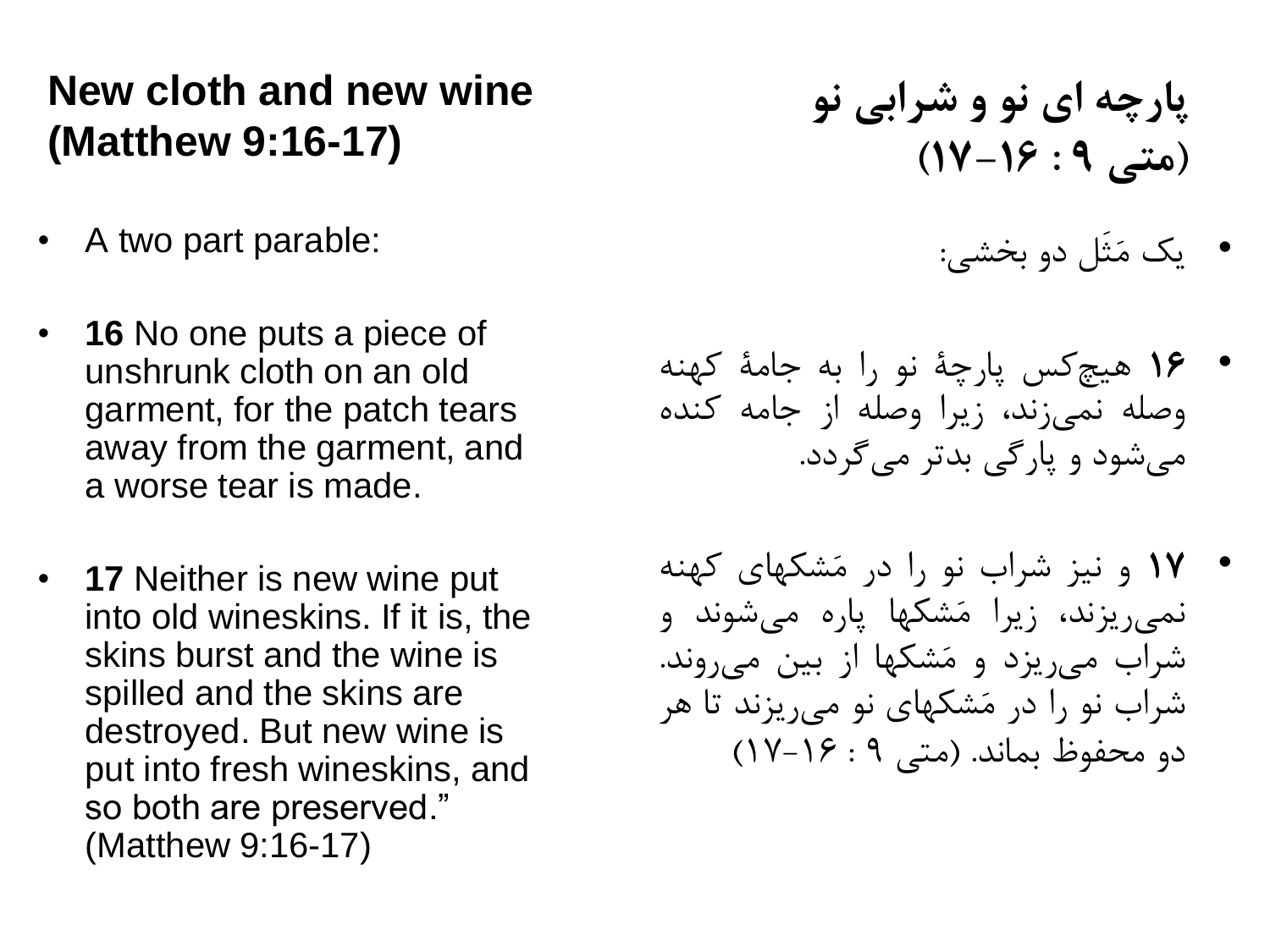#### **Sewing new cloth onto an old shirt (Matthew 9:16)**



- The new cloth is Jesus' new teaching?
- What does the old shirt represent?
- The context is a question why the disciples do not fast according to custom of the Pharisees – so the old shirt seems to represent the old ways of the Jewish tradition.

**وصله زدن پارچه نو به جامه کهنه )متی 9 : 16(**

- آیا جامه نو، تعلیم جدید عیسی مسیح می باشد؟
	- جامه کهنه نماد چیست؟
- در این متن سوالی وجود دارد که چرا شاگردان بر طبق قوانین فریسیان روزه نمی گیرند؟ - بنابراین جامه کهنه به نظر می رسد نشانی از سنت های قدیمی یهودیان باشد.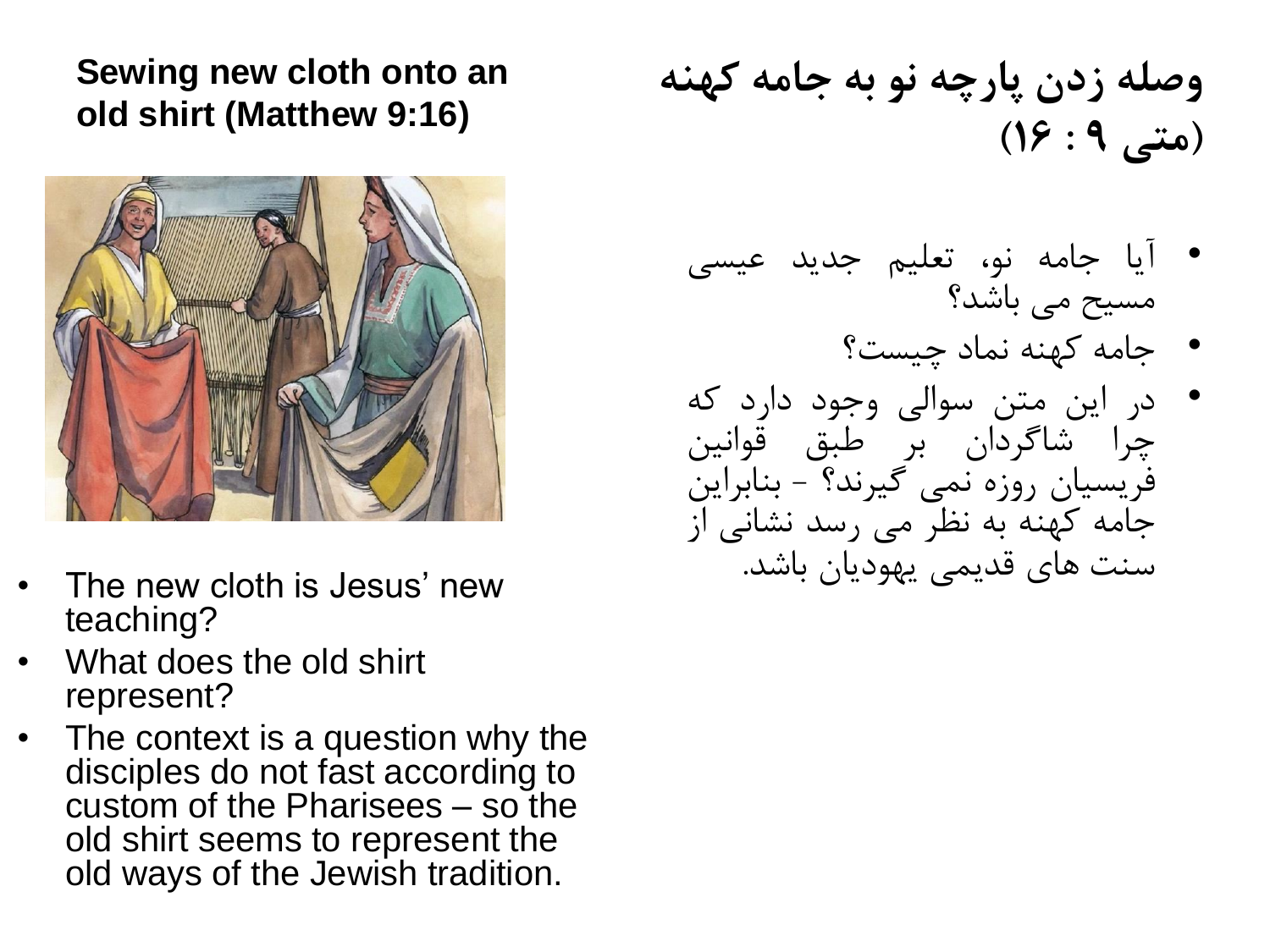**Pouring new wine into and an old wineskin (Matthew 9:17, Luke 5)**



- Conclusion in Matthew 9
	- But new wine is put into fresh wineskins, and so both are preserved." (Matthew 9:17)
	- So Christ's teaching requires a new approach
- But a different conclusion in Luke 5
	- And no one after drinking old wine desires new, for he says, 'The old is good." (Luke 5:39)
	- Why does Luke add this?

**ریختن شراب نو در مشک کهنه )متی 9 : ،17 لوقا باب 5(**

#### • نتیجه در متی باب :9 - شراب نو را در مَشکهای نو می ریزند تا هر دو محفوظ بماند. )متی 9 :  $($  $\vee$

- پس تعلیم عیسی نیازمند رویکردی جدید می باشد.
- اما در لوقا باب 5 نتیجه ای متفاوت آمده است:
- و کسی پس از نوشیدن شراب کهنه خواهان شراب تازه نیست، زیرا می گوید: شراب کهنه بهتر است. )لوقا 5 : 39(
	- چرا لوقا چنین چیزی نوشته است؟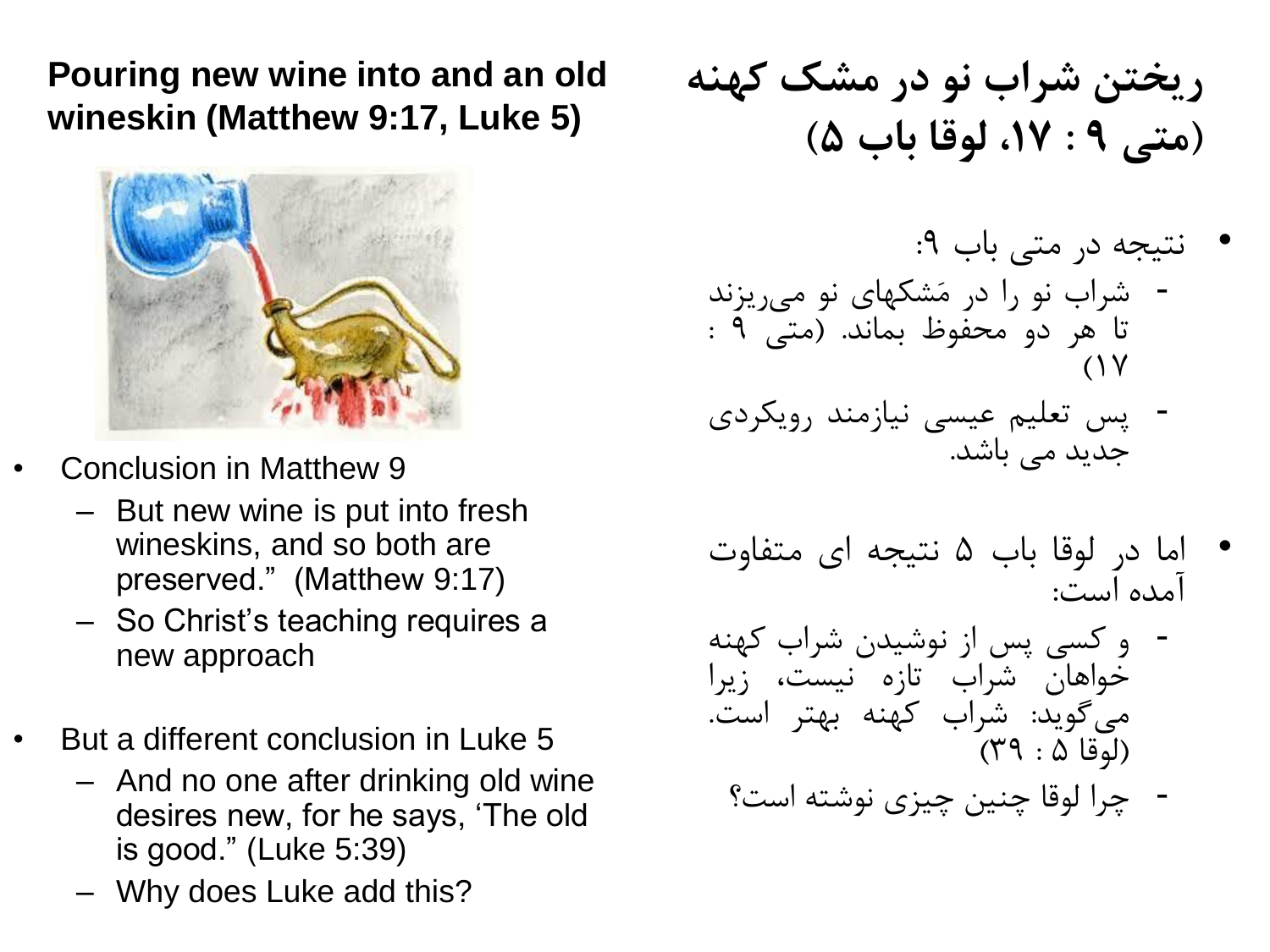### Binding the strong man (Matthew 12:29)



- *26 And if Satan casts out Satan, he is divided against himself. How then will his kingdom stand? 27 And if I cast out demons by Beelzebul, by whom do your sons cast them out? Therefore they will be your judges. 28 But if it is by the Spirit of God that I cast out demons, then the kingdom of God has come upon you. 29 Or how can someone enter a strong man's house and plunder his goods, unless he first binds the strong man? Then indeed he may plunder his house.*
- The parable compares Satan to "a strong man".
	- The parable does not make sense if Satan is a fallen angel.
	- But if Satan is an allegory of sin then if makes perfect sense. Jesus needs to defeat sin itself (Hebrews 2:14)

**بستن مرد نیرومند )متی 12 : 29(**

- 26 اگر شیطان، شیطان را بیرون کند، بر ضد خود تجزیه شده است؛ پس چگونه حکومتش پابرجا خواهد ماند؟ 27 و اگر من به یاری بِعِلزِبول دیوها را بیرون می کنم، شاگردان شما به یاری که آنها را بیرون می کنند؟ پس ایشان خودْ داوران شما خواهند بود. 28 امّا اگر من به واسطۀ روح خدا دیوها را بیرون می کنم، یقین بدانید که پادشاهی خدا بر شما وارد آمده است. 29 به عالوه، چگونه کسی می تواند به خانۀ مردی نیرومند درآید و اموالش را غارت کند، مگر این که نخست آن مرد را ببندد. سپس می تواند خانۀ او را غارت کند.
- این مَثَل شیطان را با »مردی نیرومند« مقایسه می کند.
- اگر شیطان، فرشته ای سقوط کرده باشد، این مَثَل معنایی پیدا نمی کند.
- اما اگر شیطان، کنایه ای از گناه باشد، در این صورت کامال معنا می گیرد. عیسی باید گناه را شکست دهد. )عبرانیان 2 : 14(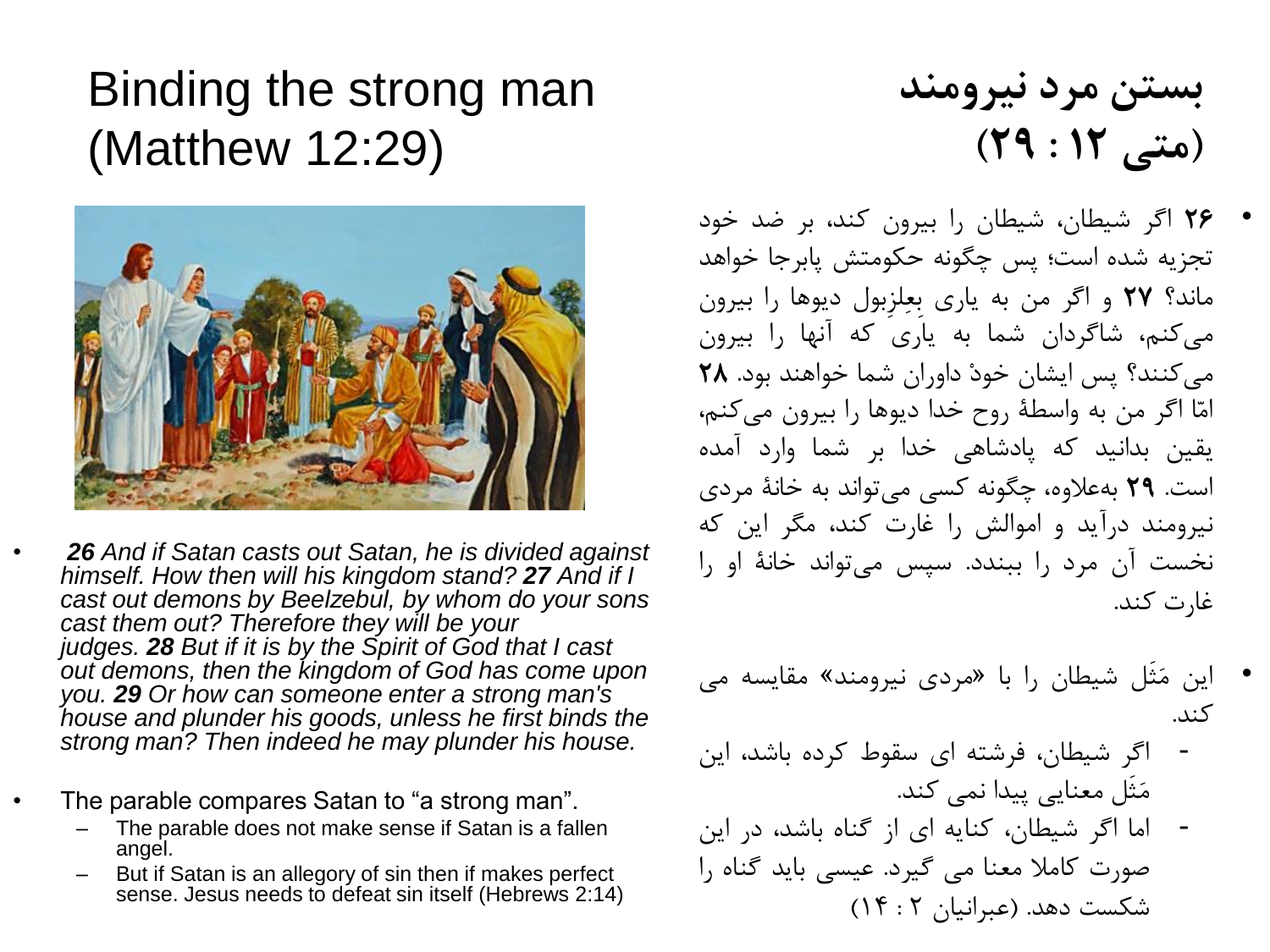## The seven demons (Matthew 12:43-45)



- **43** "When the unclean spirit has gone out of a person, it passes through waterless places seeking rest, but finds none. **44** Then it says, 'I will return to my house from which I came.<sup>7</sup> And when it comes, it finds the house empty, swept, and put in order. **45** Then it goes and brings with it seven other spirits more evil than itself, and they enter and dwell there, and the last state of that person is worse than the first. So also will it be with this evil generation."
- The parable does not mean that Jesus literally believed this – if he did then it means all Jesus' healing of mentally ill people were of no value because the demon could return.

**هفت دیو )متی 12 : 45-43(**

- 43 هنگامی که روح پلید از کسی بیرون می آید، به مکانهای خشک و بایر می رود تا جایی برای استراحت بیابد، امّا نمی یابد. 44 پس می گوید "به خانه ای که از آن آمدم، بازمی گردم." امّا چون به آنجا می رسد و خانه را خالی و رُفته و آراسته می یابد، 45 می رود و هفت روح بدتر از خود را نیز می آورد و همگی داخل می شوند و در آنجا سکونت می گزینند. در نتیجه، سرانجام آن شخص بدتر از حالت نخست او می شود. عاقبت این نسل شریر نیز چنین خواهد بود.«
- این مَثَل به این معنا نیست که عیسی مسیح به معنای اصلی کلمه به آن اعتقاد دارد. اگر اعتقاد داشت پس تمامی معجراتی که عیسی مسیح انجام می داد و بیماران را شفا می داد، ارزشی نداشت. زیرا دیو ها می توانستند بازگردند.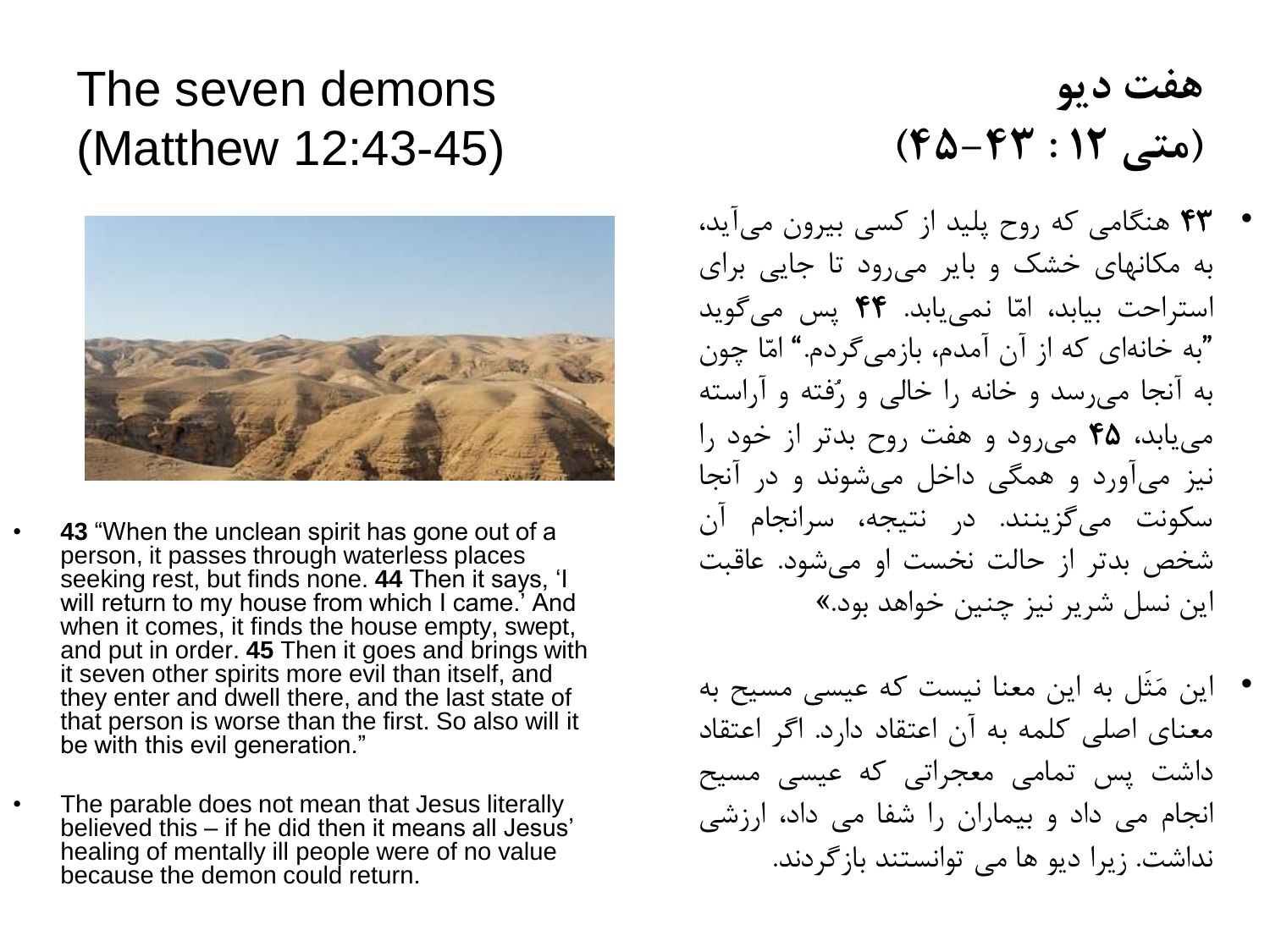## The seven demons explained (verse 45)

- Jesus explains the parable in verse 45 with "this evil generation"
	- so the clean house represents the nation of Israel after the cleansing work of John the Baptist and Jesus
	- After the beheading of John and crucifixion of Jesus the nation of Israel went from bad to worse till it was destroyed in AD70.
- The parable also applied to individual **Christians** 
	- **4** For it is impossible, in the case of those who have once been enlightened, who have tasted the heavenly gift, and have shared in the Holy Spirit, **5** and have tasted the goodness of the word of God and the powers of the age to come, **6** and then have fallen away, to restore them again to repentance, since they are crucifying once again the Son of God to their own harm and holding him up to contempt. (Hebrews 6:4-6)

## **هفت دیو در )آیه 45( شرح داده شده است**

- عیسی این مَثَل را در آیه 45 با گفتن »این نسل شریر« توضیح داده است.
- بنابراین خانه تمیز نشان دهنده قوم اسرائیل می باشد، پس از کار هایی که یحیی تعمید دهنده و عیسی مسیح برای تمیز شدن آنها انجام دادند. - پس از بریده شدن سر یحیی و به صلیب کشیدن عیسی مسیح، بنی اسرائیل بدتر شدند تا زمانی که در سال 70 پس از میالد مسیح نابود شدند.
- این مَثَل همچنین برای هر یک از مسیحیان نیز کاربرد دارد.
- 4 زیرا آنان که یک بار منوّر گشتند و طعم آن موهبت آسمانی را چشیدند و در روح القدس سهیم شدند 5 و طعم نیکویی کالم خدا و نیروهای عصر آینده را چشیدند، 6 اگر سقوط کنند، ممکن نیست بتوان ایشان را دیگر بار به توبه آورد، چرا که به زیان خویش، پسر خدا را باز بر صلیب می کنند و او را در برابر چشم همگان بی حرمت می سازند. )عبرانیان 6 : 6-4(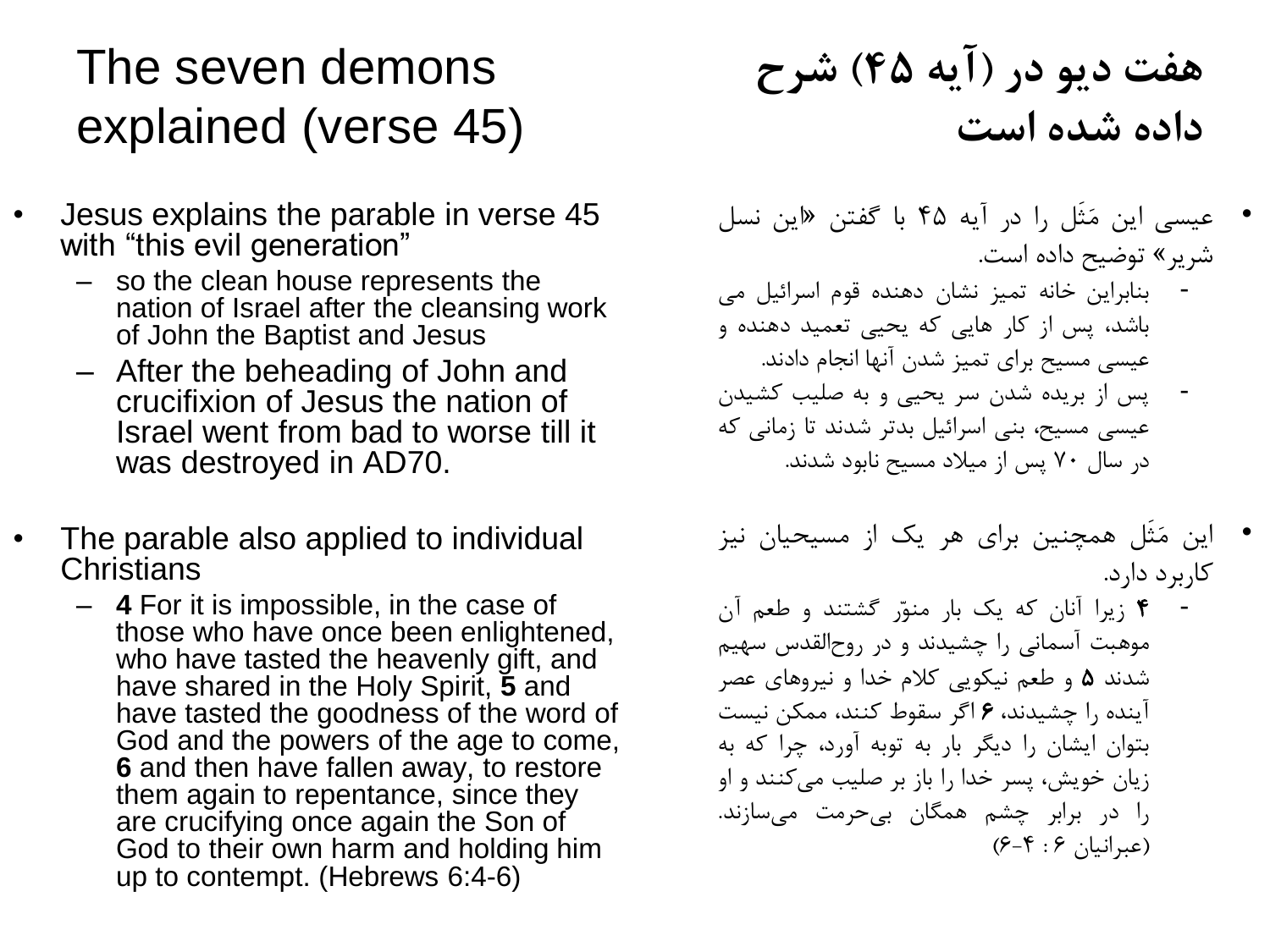## The lost sheep (Matthew 18:12-14)



• **12** What do you think? If a man has a hundred sheep, and one of them has gone astray, does he not leave the ninety-nine on the mountains and go in search of the one that went astray? **13** And if he finds it, truly, I say to you, he rejoices over it more than over the ninety-nine that never went astray. **14** So it is not the will of my Father who is in heaven that one of these little ones should perish.

**گوسفند گمشده )متی 18 : 14-12(**

• 12 چه گمان می برید؟ اگر مردی صد گوسفند داشته باشد و یکی از آنها گم شود، آیا آن نود و نه گوسفند را در کوهسار نمی گذارد و به جستجوی آن گمشده نمی رود؟ 13 آمین، به شما می گویم، که اگر آن را بیابد، برای آن یک گوسفند بیشتر شاد می شود تا برای نود و نه گوسفندی که گم نشده اند. 14 به همین سان، ارادۀ پدر شما که در آسمان است این نیست که حتی یکی از این کوچکان از دست برود.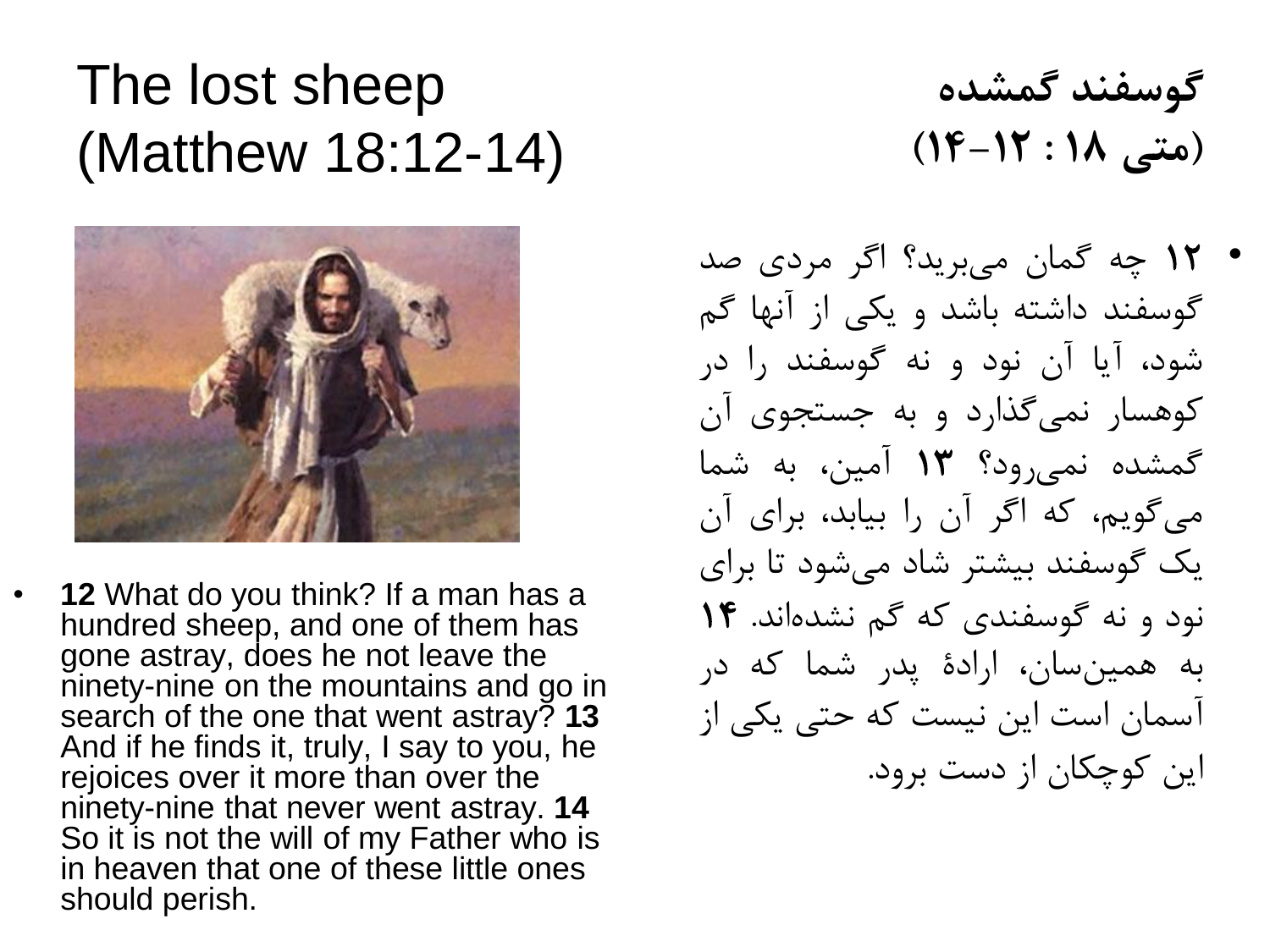# Workers in the vineyard (Matthew 20:1-16)



- One of the simpler parables
- Those baptized a long time are not to look down on those who are recently baptized.
- The reward of life is the same for someone who repents late in life.

**کارگران در تاکستان )متی 20 : 16-1(**

- این یکی از ساده ترین مَثَل هاست.
- آنهایی که مدت ها قبل تعمید شده اند نباید از باال به کسانی که به تازگی تعمید شده اند نگاه کنند.
- پاداش زندگی برای کسانی که دیر در زندگی توبه می کنند نیز همین گونه است.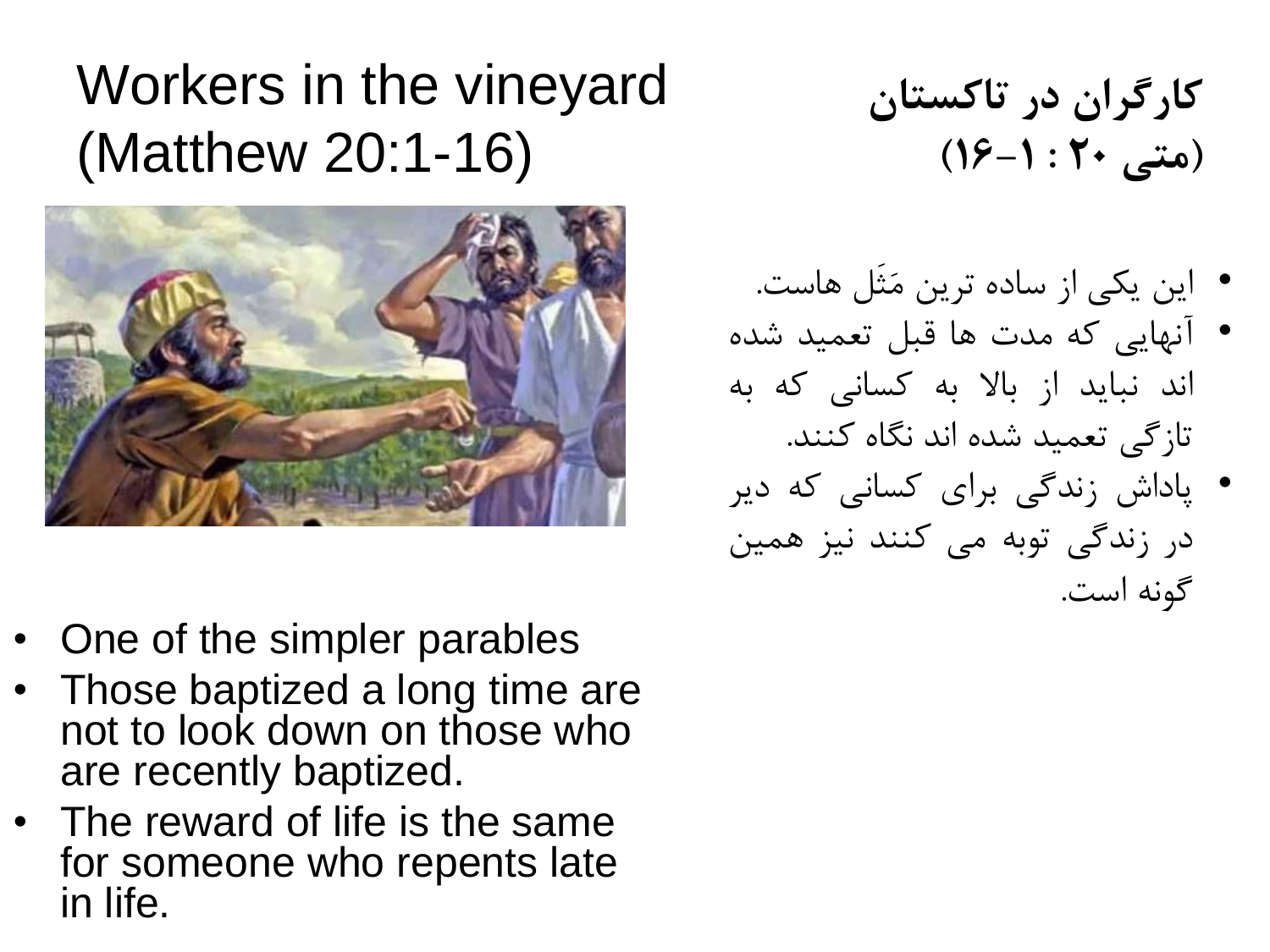# The two sons (Matthew 21:28-32)

- **A parable with an explanation:**
- **28** "What do you think? A man had two sons. And he went to the first and said, 'Son, go and work in the vineyard today.' **29** And he answered, 'I will not,' but afterward he changed his mind and went. **30** And he went to the other son and said the same. And he answered, 'I go, sir,' but did not go.**31** Which of the two did the will of his father?" They said, "The first." Jesus said to them, "Truly, I say to you, the tax collectors and the prostitutes go into the kingdom of God before you. **32** For John came to you in the way of righteousness, and you did not believe him, but the tax collectors and the prostitutes believed him. And even when you saw it, you did not afterward change your minds and believe him.

### **دو پسر )متی 21 : 32-28(**

- مَثَلی که شرح داده شده است:
- 28 نظر شما چیست؟ مردی دو پسر داشت. نزد پسر نخست خود رفت و گفت: "پسرم، امروز به تاکستان من برو و به کار مشغول شو." 29 پاسخ "نمی روم." امّا بعد تغییر عقیده داد و رفت. 30 داد: پدر نزد پسر دیگر رفت و همان را به او گفت. پسر پاسخ داد: "میروم، اقا،" امّا نرفت. ۳۱ کدامیک از آن دو پسر خواست پدر خود را به جا آورد؟« پاسخ دادند: »اوّلی.« عیسی به ایشان گفت: »آمین، به شما می گویم، خَراجگیران و فاحشه ها پیش از شما به پادشاهی خدا راه می یابند. 32 زیرا یحیی در طریق پارسایی نزد شما آمد امّا به او ایمان نیاوردید، ولی خَراجگیران و فاحشه ها ایمان آوردند. و شما با اینکه این را دیدید، تغییر عقیده ندادید و به او ایمان نیاوردید.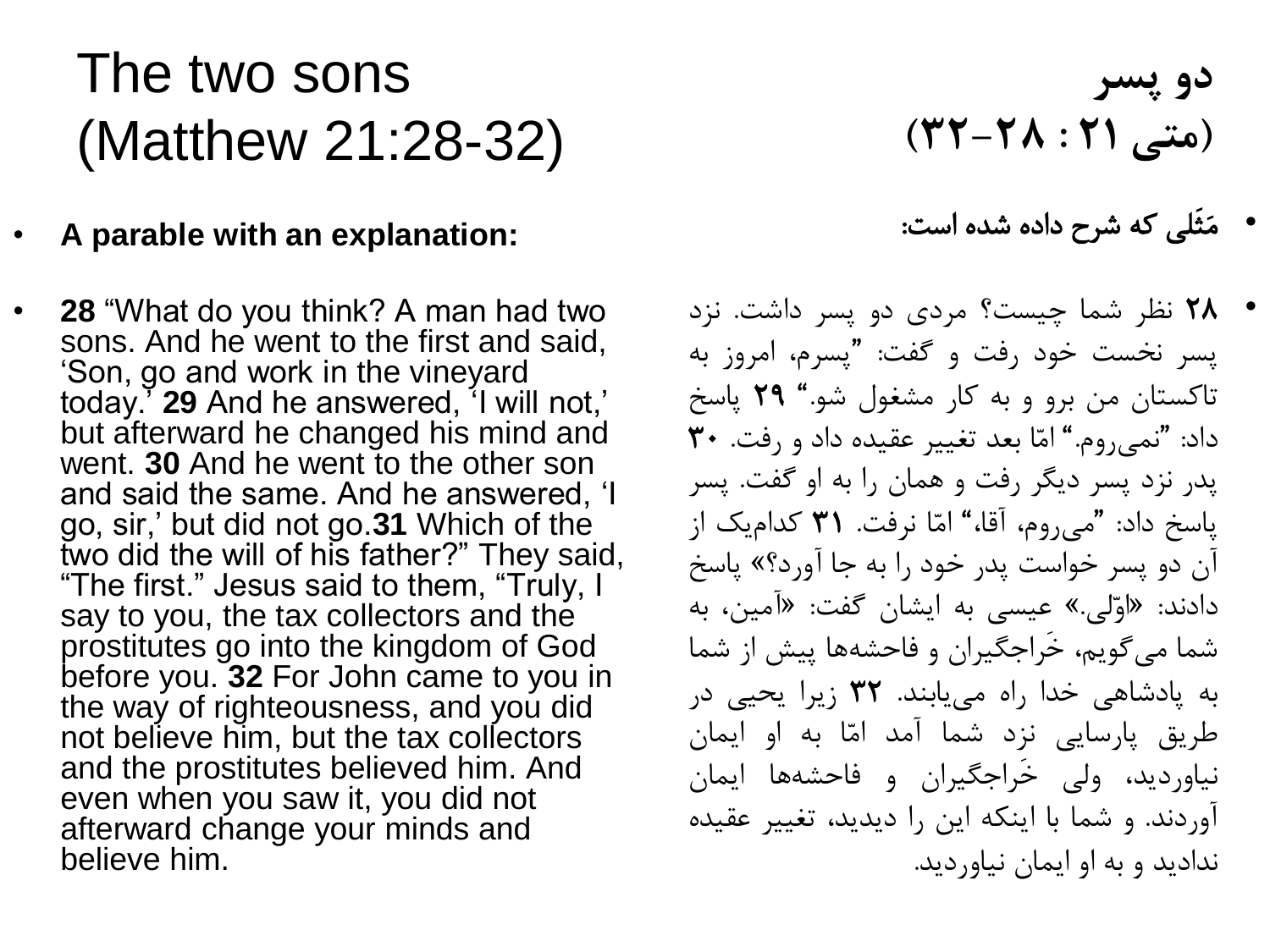# The fig tree (Matthew 24:32-35)

- This parable is related to the two parables of moving two mountains (subject of a separate class)
- **20** In the morning, as they went along, they saw the fig tree withered from the roots. **21** Peter remembered and said to Jesus, "Rabbi, look! The fig tree you cursed has withered!" **22** "Have faith in God," Jesus answered. **23** "Truly I tell you, if anyone says to this mountain, 'Go, throw yourself into the sea,' and does not doubt in their heart but believes that what they say will happen, it will be done for them. (Mark 11:20-23)
- The fig tree is symbolic of Israel
- **درخت انجیر )متی 24 : 35-32(**
- این مَثَل با دو مَثَلی که درباره حرکت دو کوه است، ارتباط دارد. )این موضوع مربوط به یک کالس جدا می باشد)
- 20 بامدادان، در راه، درخت انجیر را دیدند که از ریشه خشک شده بود. 21 پطرس ماجرا را به یاد آورد و به عیسی گفت: »استاد، بنگر! درخت انجیری که نفرین کردی، خشک شده است.« 22 عیسی پاسخ داد: »به خدا ایمان داشته باشید. 23 آمین، به شما می گویم، اگر کسی به این کوه بگوید، "از جا کنده شده، به دریا افکنده شو،" و در دل خود شک نکند بلکه ایمان داشته باشد که آنچه می گوید روی خواهد داد، برای او انجام خواهد شد. )مرقس 11 : 23-20(
	- درخت انجیر نمادی از اسرائیل می باشد.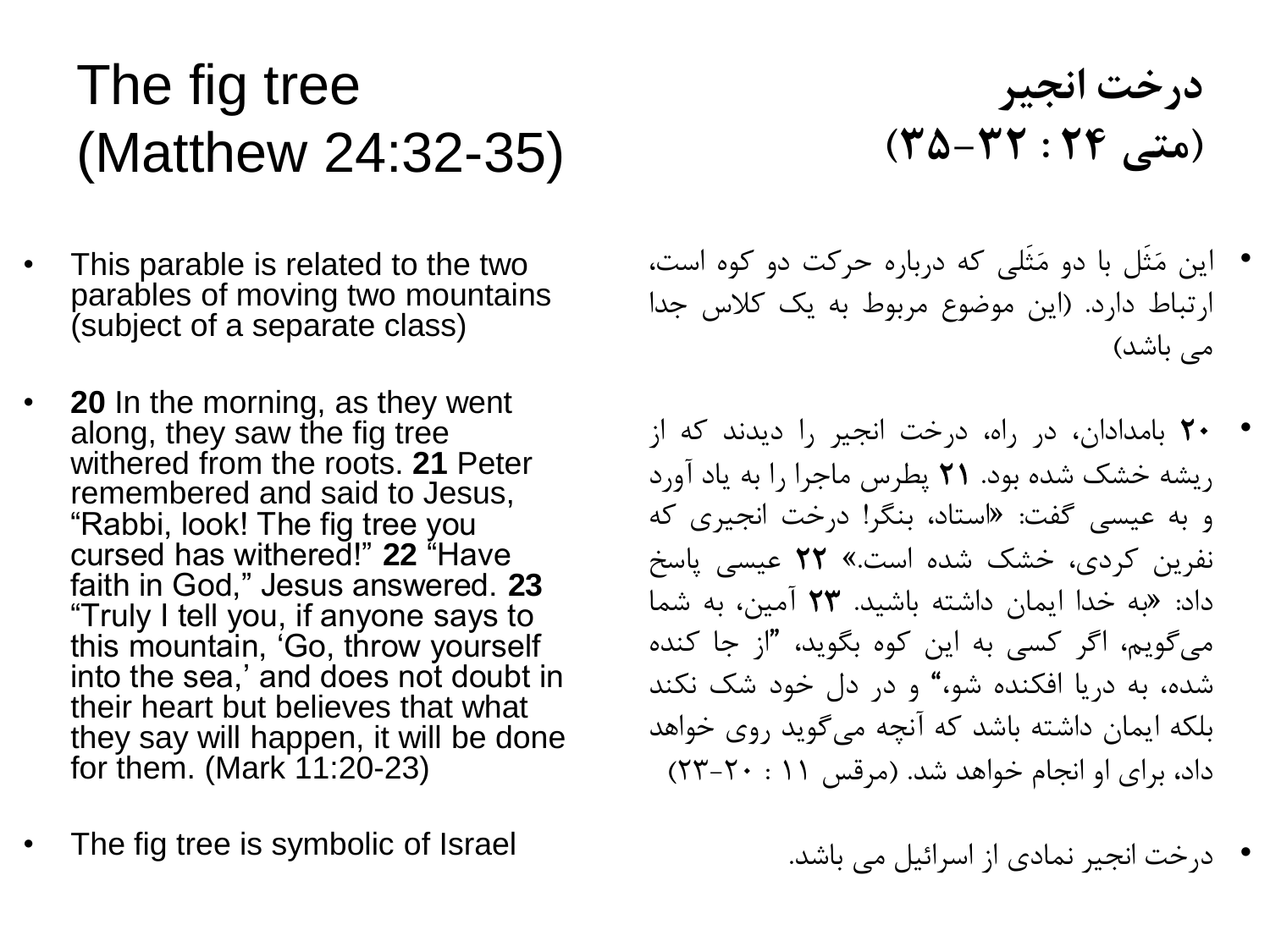## The Faithful Servant (Matthew 24:42-51)

• **45** "Who then is the faithful and wise servant, whom his master has set over his household, to give them their food at the proper time?**46** Blessed is that servant whom his master will find so doing when he comes. **47** Truly, I say to you, he will set him over all his possessions.**48** But if that wicked servant says to himself, 'My master is delayed,'**49** and begins to beat his fellow servants and eats and drinks with drunkards, **50** the master of that servant will come on a day when he does not expect him and at an hour he does not know **51** and will cut him in pieces and put him with the hypocrites. In that place there will be weeping and gnashing of teeth.

**غالم امین )متی 24 : 51-42(**

• 45 »پس آن غالم امین و دانا کیست که اربابش او را به سرپرستی خانوادۀ خود گماشته باشد تا خوراک آنان را به موقع بدهد؟ 46 خوشا به حال آن غالم که چون اربابش بازگردد، او را مشغول این کار ببیند. 47 آمین، به شما می گویم، که او را بر همۀ مایملک خود خواهد گماشت. 48 امّا اگر آن غالم، شریر باشد و با خود بیندیشد که "اربابم تأخیر کرده است،"49 و به آزار همکاران خود بپردازد و با میگساران مشغول خوردن و نوشیدن شود، 50 آنگاه اربابش در روزی که انتظار ندارد و در ساعتی که از آن آگاه نیست خواهد آمد 51 و او را از میان دو پاره کرده، در جایگاه ریاکاران خواهد افکند، جایی که گریه و دندان به دندان ساییدن خواهد بود.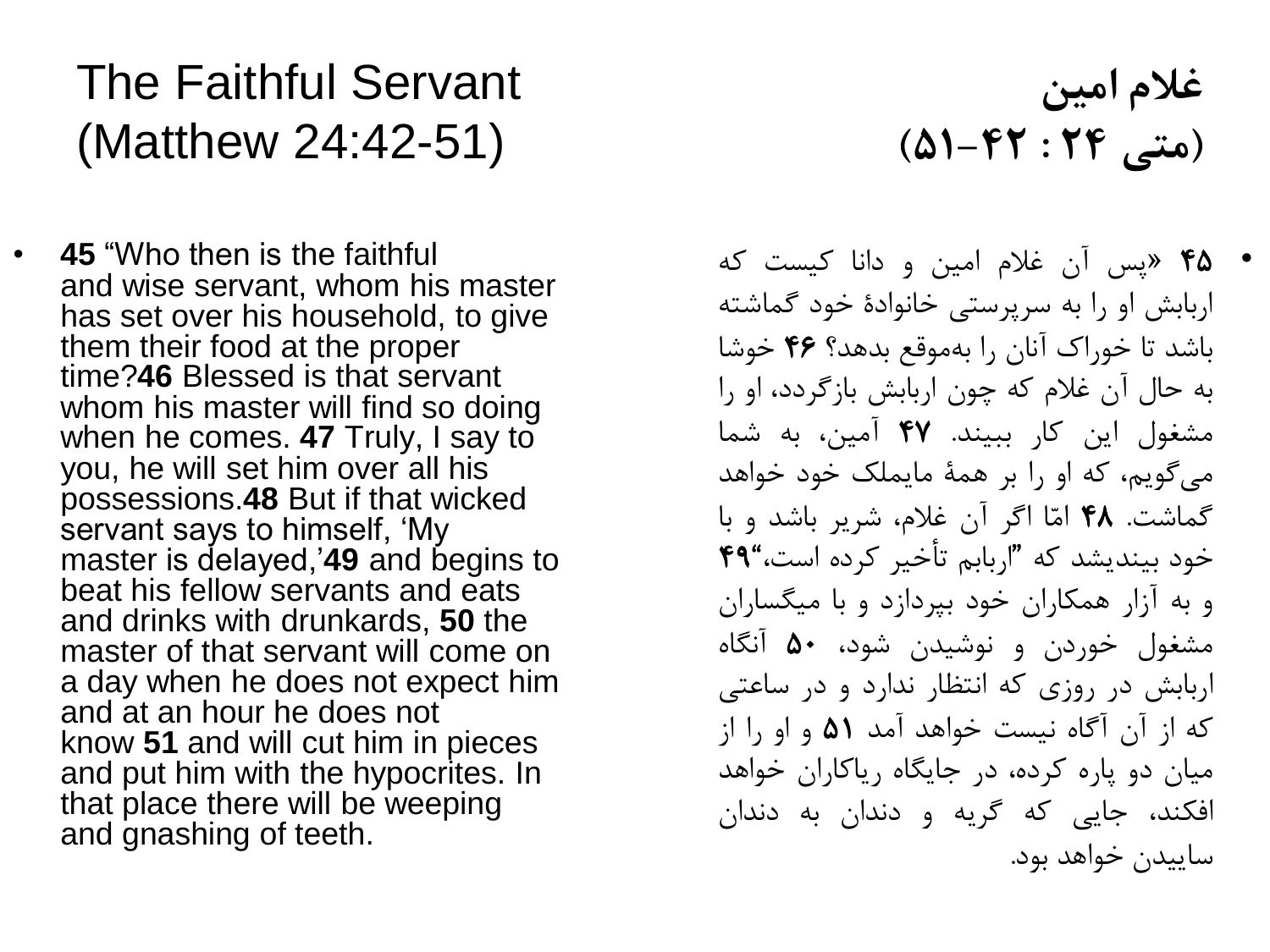# The bags of gold (Matthew 25:14-30)

- This is also called the parable of the bags of gold. The talent was an ancient weight in gold or silver equivalent to 20 kilos. A talent of silver was the equivalent of 10 years wages for a skilled craftsman.
- **14** "Again, it will be like a man going on a journey, who called his servants and entrusted his wealth to them. **15** To one he gave five bags of gold, to another two bags, and to another one bag, each according to his ability. Then he went on his journey. **16** The man who had received five bags of gold went at once and put his money to work and gained five bags more. **17** So also, the one with two bags of gold gained two more. **18** But the man who had received one bag went off, dug a hole in the ground and hid his master's money. (Matthew 25:14-18)

**کیسه های طال )متی 25 : 30-14(**

- به این مَثَل، کیسه های طال نیز گفته می شود. قنطار، وزنه های طال و نقره قدیمی بود که معادل 20 کیلوگرم بود. یک قنطار نقره، معادل دستمزد 10 سالِ یک کارگر ماهر می باشد.
- 14 »همچنین پادشاهی آسمان مانند مردی خواهد بود که قصد سفر داشت. او خادمان خود را فرا خواند و اموال خویش به آنان سپرد؛ 15 به فراخور قابلیت هر خادم، به یکی پنج قنطار داد، به یکی دو و به دیگری یک قنطار. آنگاه راهی سفر شد. 16 مردی که پنج قنطار گرفته بود، بی درنگ با آن به تجارت پرداخت و پنج قنطار دیگر سود کرد. 17 بر همین منوال، آن که دو قنطار داشت، دو قنطار دیگر نیز به دست آورد. 18 امّا آن که یک قنطار گرفته بود، رفت و زمین را کَند و پول ارباب خود را پنهان کرد. )متی 25 : 18-14(